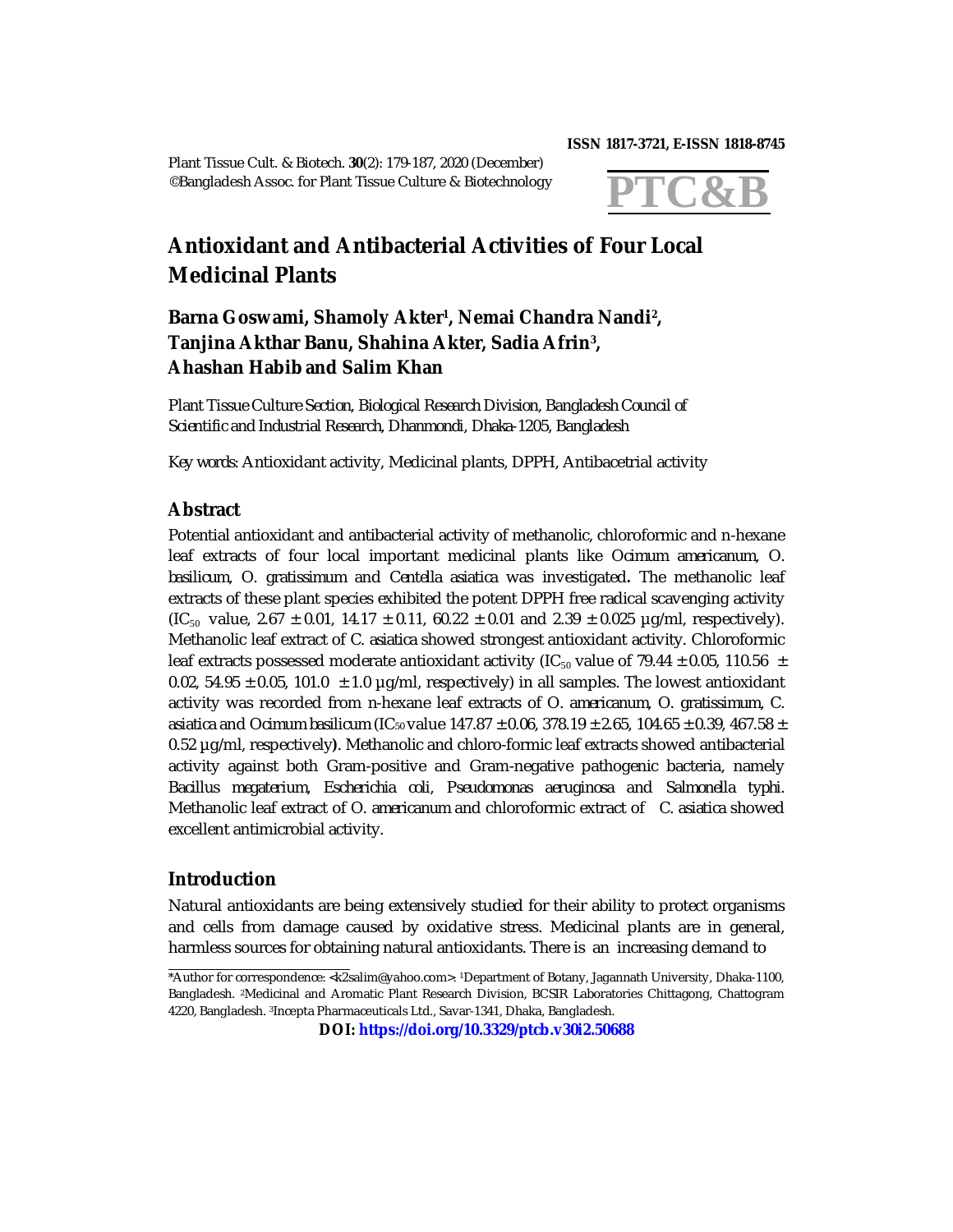evaluate the antioxidant properties of the plant extracts and in the last years, the attention has been focused on the antioxidant products from natural sources (Lobo et al. 2010 and Amiri 2010). Many pharmacological studies have shown that extracts of some antioxidant plants possess anti-inflammatory, anti-allergic, anti-tumor, anti-bacterial, anti-mutagenic and anti-viral activities to a greater or lesser extent. Today the large numbers of drugs are derived from medicinal plants, like morphine from *Papaver somniferum*, ephedrine from *Ephedra vulgaris* etc. The medicinal plants are rich in secondary metabolites which are potential sources of drugs and essential oils of therapeutic importance [\(www.intechophen.com\).](http://www.intechophen.com).)

*Ocimum* spp. and *Centella asiatica* are widely used in Bangladesh by the traditional medical practitioners in day to day practice. Generally, *Ocimum* spp. of the Lamiaceae family rich in polyphenolic compounds and a large number of them are well known for their antioxidant properties (Klaudija et al. 2016). In this regard, *O*. *basilicum*, *O. americanum* and *O. gratissimum* are very important members of this family for their medicinal value. *Ocimum* sp. is extensively used in traditional medicine (Javanmardi et al. 2002) and exhibits phytotherapeutic properties (Maria et al. 2008), antimicrobial (Ram et al. 2011), antifungal (Zhang et al. 2009), as well as antioxidant and insect repellent activities (Telci et al. 2009 and Kweka et al. 2008).

*C*. *asiatica* is a prostrate stoloniferous plant that belongs to Apiaceae and indigenous to Bangladesh (Varrier 1997). The therapeutic use of *C. asiatica* with its wide range of application has been documented in South East Asia and Bangladesh in particular for centuries. *C. asiatica* is effectively being used in the treatment of fever, jaundice, dysentery, diarrhea, mental illness within the frame of traditional medicine of Bangladesh (Ahmed 2009).

Despite the popular use of these medicinal plants in Bangladesh there is no reliable data available about the antioxidant and antimicrobial potential of these plants. So, efforts should be made to evaluate the antioxidant and antimicrobial properties of these plants. The aim of this work was to analyze antioxidant and antibacterial activity of three widely used species of *Ocimum,* namely *O. americanum, O. basilicum, O. gratissimum* and *Centella asiatica.*

#### **Materials and Methods**

Leaves of four local important medicinal plants like *Ocimum americanum, O. basilicum, O. gratissimum* and *Centella asiatica* were collected from medicinal plant garden of BCSIR Laboratories Chitttagong, Chattogram. After collection leaves were dried under shade at 25 - 27°C and powder was made using an electric blender. The powder was stored at 4°C in air tight container. The air-dried powdered leaf materials (200 g) of four plants were extracted with 550, 600 and 650 ml of solvents *n*-hexane, chloroform and methanol separately in succession. The plant extracts were then evaporated, dried and stored in a beaker at 4°C till use. 2, 2-diphenyl-1-picryl hydrazyl **(**DPPH) free radical scavenging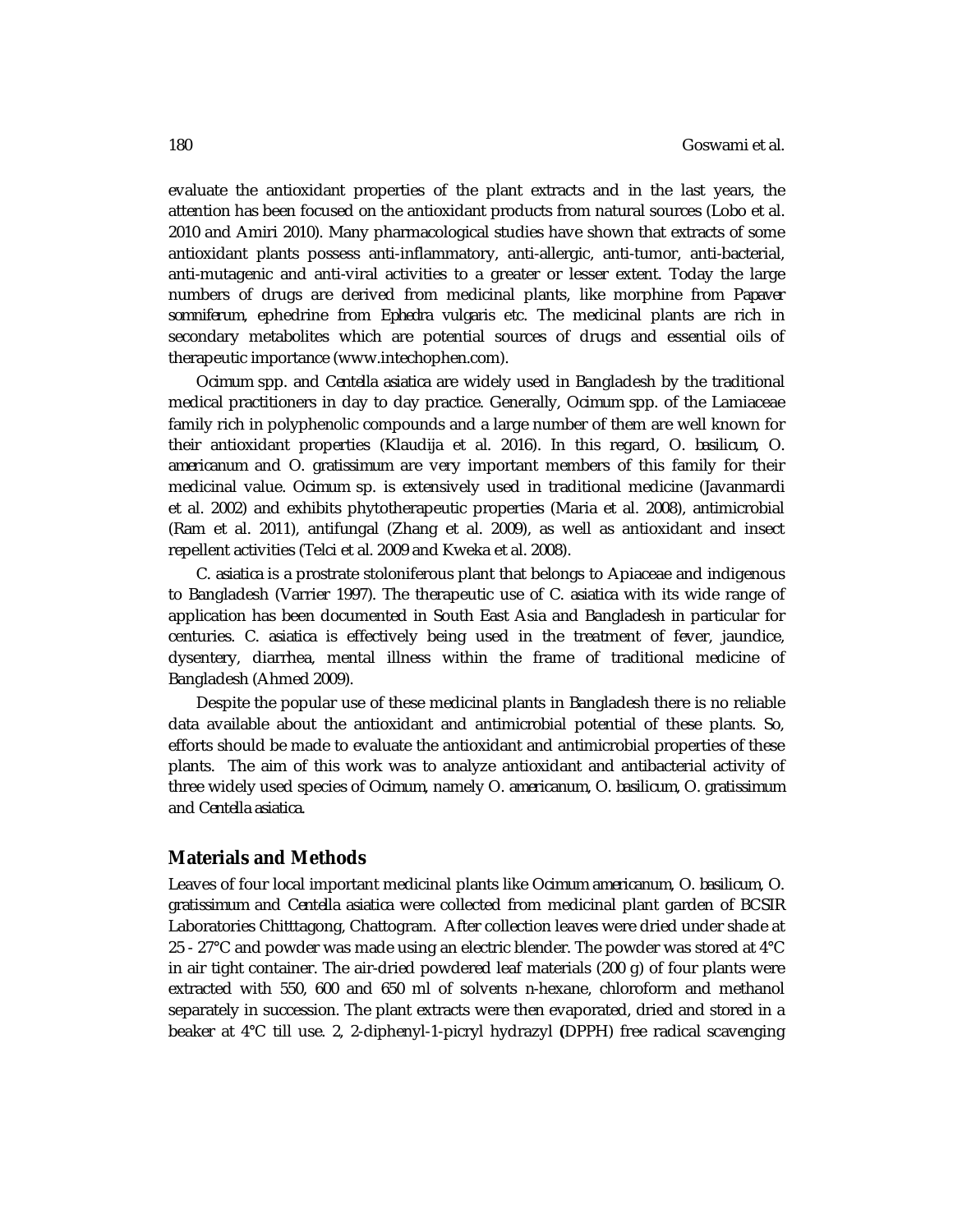assay was used for determining antioxidant activity. The antioxidant potential of the crude extracts were determined on the basis of their scavenging activity of the stable dark-colored crystalline powder 2, 2-diphenyl-1-picryl hydrazyl free radical that has significant applications in laboratory research. The free radical scavenging property of extracts were analyzed by 1, 2-diphenyl 1-picryl hydrazyl assay developed by Brand-Williams et al*.* 1995*.* In determining DPPH free radical scavenging activity, different concentrations (1.75, 3.13, 6.25, 12.5, 25, 50, 100, 200 and 400  $\mu$ g/ml) of the extracts and the positive control (Quercetin) were prepared with pure ethanol. Then 2 ml of 0.004% DPPH solution was added in test tube of different extracts. The test tubes were allowed to stand at dark for 30 min to complete the reaction and then absorbance was recorded at 517 nm. The decrease in absorbance with blank was also measured. Negative control was prepared in the same way as the sample except addition of sample or standard. Percent scavenging activity was calculated using the formula: scavenging activity = (A0 − A1)/A0 × 100%, where A0 is the absorbance of control, and A1 is the absorbance of sample or standard. The experiment was carried out in triplicate. By using the equation  $y = mx + c$ (where c is intercept and, m is slope); IC<sup>50</sup> value of extract was calculated.

Crude leaf extracts (*n*-hexane, chloroformic and methanolic) of *O. americanum, O. basilicum, O. gratissimum* and *C*. *asiatica* were used to evaluate the antibacterial activity by using disc diffusion method. One Gram-positive pathogenic bacteria (*Bacillus megaterium* ATCC 18) and three Gram-negative pathogenic bacteria *Escherichia coli*; ATCC 8739**,** *Pseudomonas aurigonisa*; ATCC 2783318 and *Salmonella typhi*; ATCC 13311 were used in this test. A single bacterial colony was cultured in 25 ml LB broth for 24 hrs at 37ºC and the liquid culture was spread uniformly on nutrient agar plates using a sterile cotton swab. The plates were kept for 15 minutes and then used for the sensitivity test. Gentamycin (10 mcg/disc) were used as standard antibiotic. The sterile filter paper discs were prepared by adding 500 μg extracts per disc. The negative control was 100% ethanol.

One Petri dish was arbitrarily divided in four parts where one negative control disc, one antibiotic disc and two extract discs were placed. The plates were then incubated at 37°C for 18 to 24 hours. After the incubation, the plates were observed for inhibition zone and were measured using scale in millimeter. The tests were repeated three times to ensure reliability.

#### **Results and Discussion**

Antioxidant activity of leaf extracts of *Ocimum americanum, O. basilicum, O. gratissimum*, and *Centella asiatica* were examined by DPPH free radical scavenging assay. Quercetin was used as a standard. Among three leaf extracts of the plants methanolic leaf extract showed lowest IC<sub>50</sub> value (2.67 - 60.22  $\mu$ g/ml) compared to standard Quercetin (2.28  $\pm$ 0.01 µg/ml) (Table 1). Chloroformic leaf extract exhibited lower IC<sub>50</sub> value (54.95 - 110.56 µg/ml) and *n*-hexane leaf extract showed the least antioxidant activity (147.87 -467.58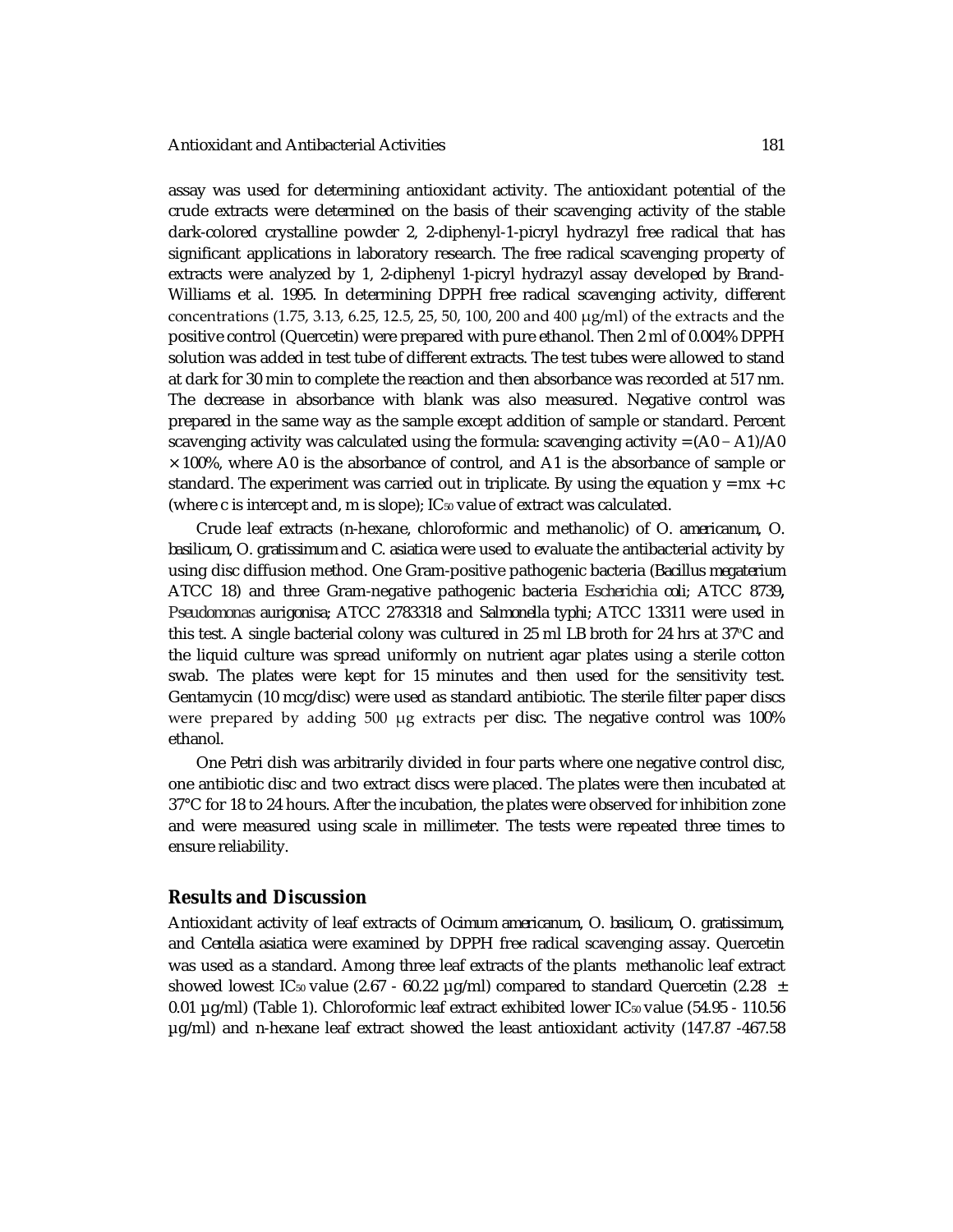µg/ml). Comparison of IC<sub>50</sub> values of different plant extracts with standard Quercetin are presented in Fig. 1. It was previously reported that cysteine, glutathione, ascorbic acid, tocopherol, polyhydroxy aromatic compounds and aromatic amines could reduce and decolorize DPPH by their hydrogen donating ability (Blois 1958,

| Solvent system   | $IC_{50}$ value $\mu$ g/ml<br><b>Plant species</b> |                   |  |
|------------------|----------------------------------------------------|-------------------|--|
| Standard         | Quercitin                                          | $2.28 \pm 0.01$   |  |
| Methanolic       | $O.$ americanum                                    | $2.67 \pm 0.01$   |  |
|                  | C. asiatica                                        | $2.39 \pm 0.025$  |  |
|                  | $O.$ basilicum                                     | $14.17 \pm 0.11$  |  |
|                  | O. gratissimum                                     | $60.22 \pm 0.01$  |  |
| Chloroformic     | O. americanum                                      | $79.44 \pm 0.05$  |  |
|                  | $O.$ basilicum                                     | $110.56 \pm 0.02$ |  |
|                  | O. gratissimum                                     | $54.95 \pm 0.05$  |  |
|                  | C. asiatica                                        | $101.0 \pm 1.0$   |  |
| <i>n</i> -hexane | O. americanum                                      | $147.87 \pm 0.06$ |  |
|                  | O. basilicum                                       | $467.58 \pm 0.52$ |  |
|                  | O. gratissimum                                     | $378.19 \pm 2.65$ |  |
|                  | C. asiatica                                        | $104.65 \pm 0.39$ |  |

#### **Table 1. DPPH-free radical scavenging activity.**

Results are the average of triplicate measurements  $\pm$  Sd.



Fig. 1. Comparison of average IC50 values of methanolic, chloroformic and *n*-hexane leaf extracts of *O*. *basilicum*, *O. americanum*, *O. gratissimum and C*. *asiatica* with (Quercitin).Values are taken by three replicate determinations ( $n = 3$ )  $\pm$  Sd. IC<sub>50</sub> values of methanolic leaf extracts of all the plants are close to IC50 value of standard.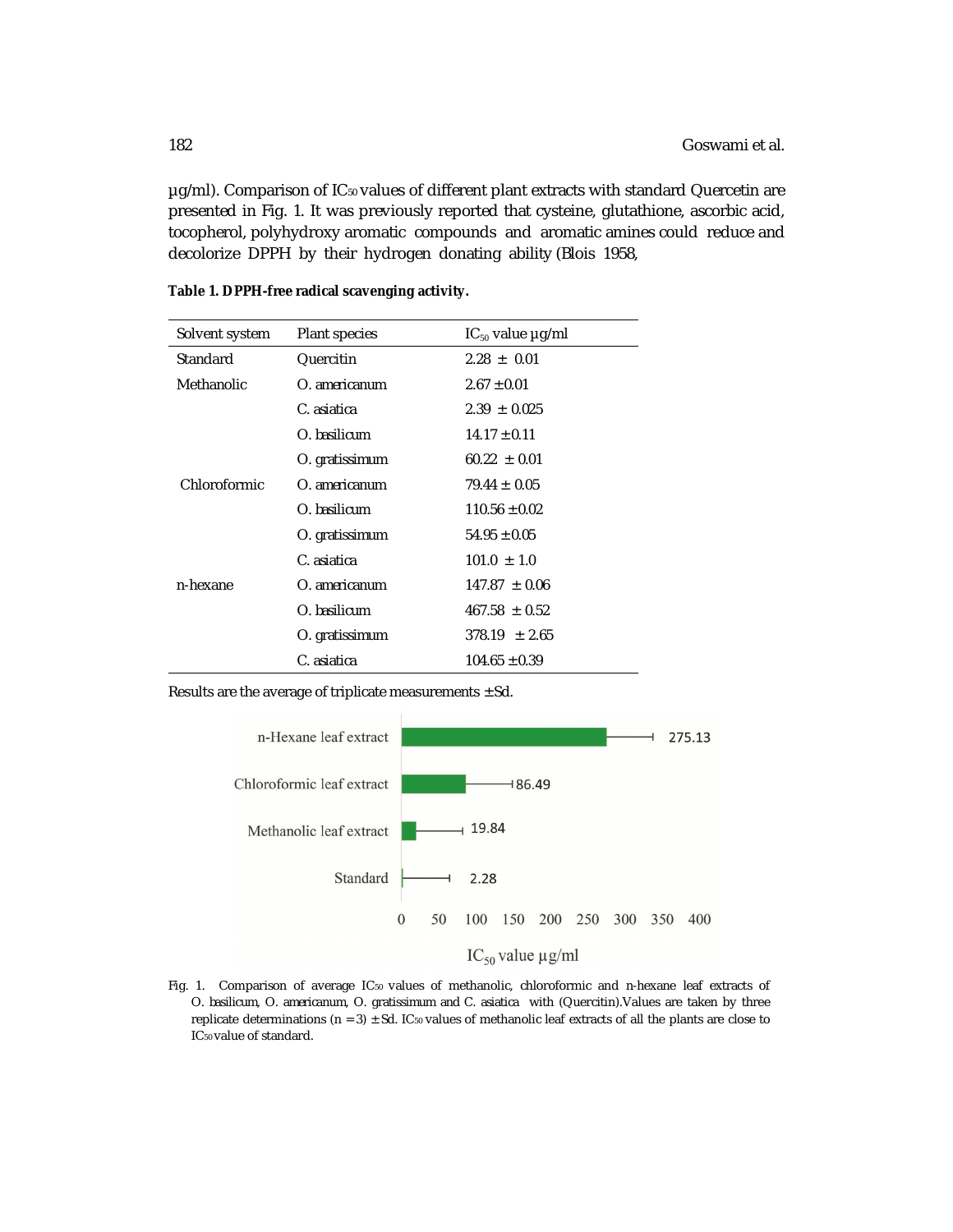Hossain et al. 2015). Therefore, methanolic leaf extracts seem to possess hydrogen donating capability as they tend to extract mostly polar compounds from the plant material and showed potent antioxidant activity.

The IC<sub>50</sub> value of methanolic leaf extracts of *O. americanum*, *O. basilicum* and *C. asiatica* were found 2.67 ± 0.01**,** 14.17 ± 0.11, 2.39 ± 0.025 µg/ml, respectively (Table 1). On the otherhand, methanolic leaf extract of *O. gratissimum* showed the least antioxidant activity*.* DPPH-free radical scavenging activity of methanolic leaf extracts of *C. asiatica, O.*  americanum and *O. basilicum*, respectively are presented in Fig. 2. The IC<sub>50</sub> value of methanolic leaf extracts of *O. americanum, O. basilicum* and *C. asiatica* clearly indicated that the concentration of leaf extracts was needed to scavenge 50% of the free radical which was very close to the  $IC_{50}$  value of standard (2.28 µg/ml, where regression equation,  $y = 23.07 x + 41.64$ ,  $R_2$  value = 0.566, data not shown). Therefore, methanolic leaf extract showed the potent antioxidant activity. *C. asiatica* showed the highest antioxidant activity (Regression equation,  $y = 25.75 x + 40.18$ ,  $R<sub>2</sub>$  value = 0.524, data not shown) from methanolic leaf extract (Fig. 2). Yadav et al. 2017 also reported that *C. asiatica* showed



Fig. 2. DPPH radical scavenging assay of methanolic leaf extracts of *C. asiatica, O. americanum* and *O. basilicum*.

potential antioxidant activity using different solvent extracts. It was also in good agreement with the findings of Afrin et al. (2016), who reported that methanolic extract of *Caesalpinia crista* leaves acts as an antioxidant. Agarwal et al. (2017) also reported that methanolic root extract of *O. kilimandscharicum* and *O. sanctum* showed potent antioxidant activity. Sunitha and Rani (2017) reported that methanolic seed extracts of *O. americanum* showed the highest antioxidant activity.Strong antioxidant activity of methanolic extact of *O. basilicum* was also reported by Jayasinghe et al. (2003).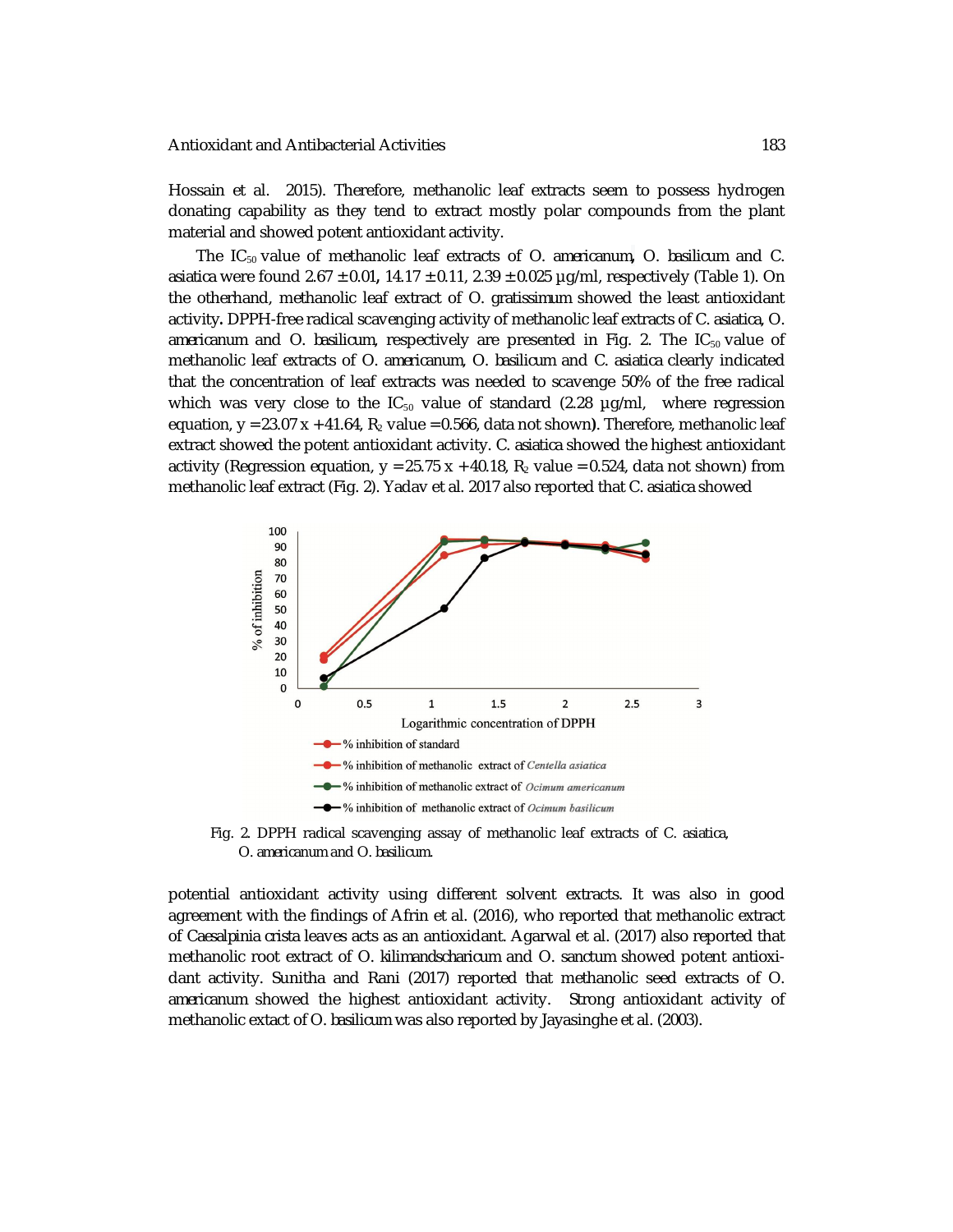On the other hand, chloroformic leaf extract of all plants used in this study showed moderate antioxidant activity by comparing the IC<sub>50</sub> value may be due to the presence of non-polar or less polar compounds*.* During this study*, O. gratissimum* and *O. americanum* showed moderate antioxidant activity of chloroformic leaf extract in comparison with other plants*.* IC<sup>50</sup> value of chloroformic leaf extracts of *O. gratissimum* and *O. americanum*  were 54.95  $\pm$  0.05 and 79.44  $\pm$  0.05, respectively. Afrin et al. (2016) reported that the leaf extract of chloroformic solvent system exhibited 50% inhibition (IC<sub>50</sub>) at a concentration of 537.03 and 97.72 µg/ ml by *Cynometra ramiflora.* Hakkim et al. (2008) also reported the antioxidant activity of *O. gratissimum* and *O. americanum* leaf extract.

N-hexane leaf extracts of all the medicinal plants showed the lowest antioxidant activity. The IC<sub>50</sub> value of leaf extracts were found to be 147.87 ± 0.06, 378.19 ± 2.65, 104.65  $\pm$  0.39 and 467.58  $\pm$  0.52  $\mu$ g/ml for *O. americanum, O. gratissimum, C. asiatica* and *O. basilicum,* respectively. Patil et al. (2011) also reported that *n*-hexane extract of *Ocimum* sp. showed the lowest antioxidant activity*.* N-hexane extract of *C. asiatica* also showed the lowest in both antibacterial and antioxidant activity reported by Rattanakom and Yasurin (2014).

| <b>Bacteria</b>                 | Plant species         | Antibiotic<br>gentamycin | Methanolic<br>leaf extract | <i>n</i> -hexane | Cholroformic<br>leaf extract leaf extract |
|---------------------------------|-----------------------|--------------------------|----------------------------|------------------|-------------------------------------------|
|                                 |                       | (mm)                     | (mm)                       | (mm)             | (mm)                                      |
| Escherichia coli                | O. gratissimum        | 21                       | 25                         |                  | 10                                        |
| (ATCC 8739)                     | C. asiatica           | 25                       |                            | 14               | 16                                        |
| Salmonela typhi                 | americanum<br>O       | 18                       | 26                         |                  | 16                                        |
| (ATCC 13311)                    |                       |                          |                            |                  |                                           |
| Bacillus megaterium C. asiatica |                       | 25                       | 20                         |                  | 19                                        |
| (ATCC 18)                       | basilicum<br>$\Omega$ | 28                       |                            |                  | 9                                         |
| Pseudomonas                     | basilicum<br>Ω.       | 19                       | 25                         | 9                |                                           |
| aeruginosa                      | americanum            | 21                       |                            | 10               | 10                                        |
| (ATCC 2783318)                  |                       |                          |                            |                  |                                           |

**Table 2. Antibacterial activities of** *O. gratissimum***,** *O. americanum, O. basilicum* **and** *C. asiatica*  **leaf extracts.**

In case of antibacterial screening, all the leaf extracts (methanolic, chloroformic and *n*-hexane*)* of all medicinal plants used in this study showed potent to moderate antibacterial activity against *B. megaterium*, *S*. *aureus*, *E*. *coli, P. aeruginosa* and *S*. *typhi* (Table 2). Methanolic and chloroformic leaf extracts showed notable zone of inhibition compared to *n*-hexane extract. Methanolic leaf extract produced zone of inhibition was in between 20 and 26 mm. *Ocimum. basilicum* showed the highest inhibition zone (25 mm) compared to antibiotic gentamycin (19 mm) against *Pseudomonas aeruginosa* using methanolic leaf extract (Fig. 3a). *Ocimum gratissimum* also showed similar inhibition zone (25 mm) against *E. coli* using methanolic leaf extract (Fig. 3b). In case of methanolic leaf extract maximum zone of inhibition was obtained 26.0 mm (Fig. 3c) against *Salmonella*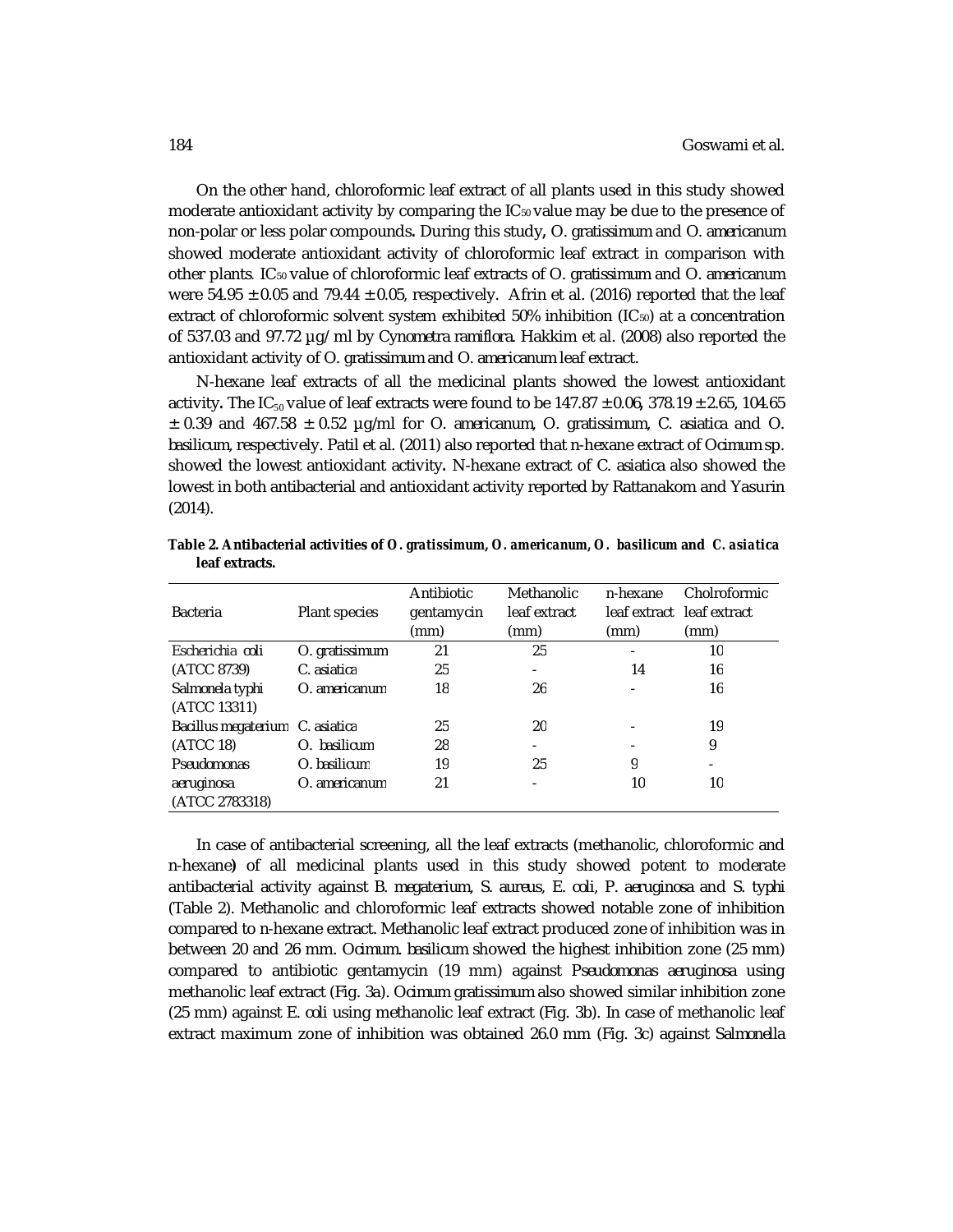#### Antioxidant and Antibacterial Activities 185

*typhi* by *O. americanum* for 500 µg/disc compared to standard gentamycin (18.0 mm inhibition). In this study, methanolic leaf extracts showed most potential antibacterial activity. Venugopal et al. (2015) reported that methanolic extracts of *Ocimum* sp. showed maximum inhibition zone against *S. aureus* and *B. subtilis* which supports the present



Fig. 3(a-d). Antibacterial activity of three species of *Ocimum* and *C*. *asiatica*. a. *O. basilicum* showing inhibition zone against *Pseudomonas aeruginosa* using methanolic leaf extract*.* b. *O. gratissimum* showing inhibition zone against *E. coli* using methanolic and chloroformic leaf extract c. *O. americanum* showing inhibition zone against *Salmonela typhi* using methanolic and chloroformic leaf extract. d. *C. asiatica* showing inhibition zone against *Bacillus megaterium* using methanolic and chloroformic leaf extract. \*Note: Methanolic leaf extract indicated as M**,** cholroformic leaf extract indicated as C in Petri dish.

observation. In chloroformic leaf extract inhibition zone ranged in between 9.0 - 19.0 mm (Table 2). Maximum zone of inhibition was 19.0 mm case of *C*. *asiatica* leaf extracts (Fig. 3d) obtained against *Bacillus megaterium* compared to standard gentamycin (25.0 mm inhibition). According to Anjana et al. (2016), chloroform extracts exhibited wide range of antibacterial activity than that of methanolic extract in *Ocimum.* On the other hand similar antioxidant activity *n*-hexane leaf extracts produced lower zone of inhibition against the tested microorganisms. *n*-hexane leaf extract of *O. basilicum, O. americanum* and *C. asiatica* produced inhibition zone was in between 9 and 14 mm.

Investigating all the results of antibacterial activity, it was found that the methanolic leaf extract of *O*. *americanum* showed excellent activity against both Gram-positive and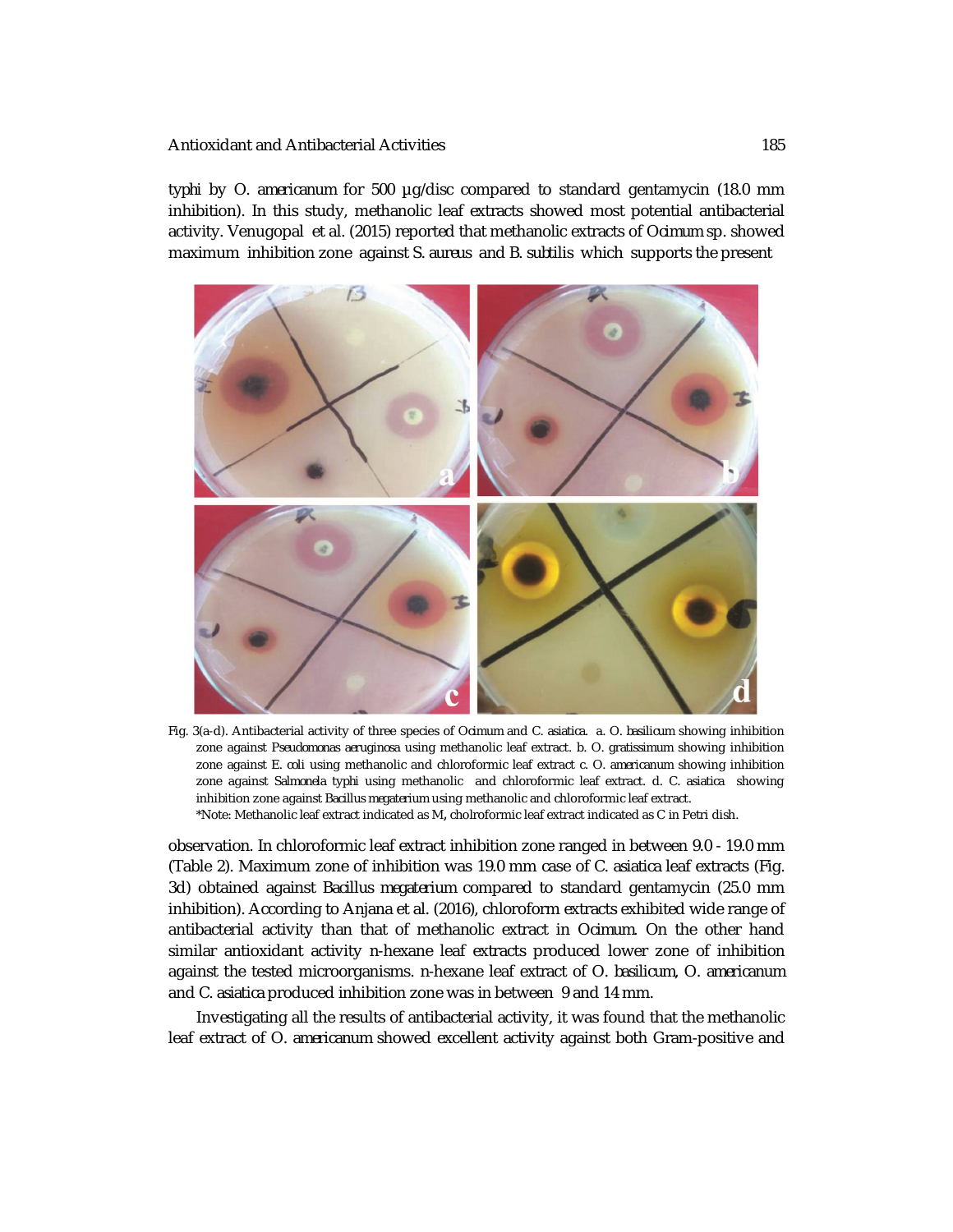Gram-negative bacteria. Deepak et al. (2015) investigated the antimicrobial activity of six plant species which are used in Indian folklore medicine traditionally against bacterial and fungal infections.

The present study indicated that the methanolic leaf extracts of *O. americanum, O. basilicum, O. gratissimum* and *C*. *asiatica* have potent antioxidant activity. Therefore, it could be concluded that these medicinal plants are good sources of natural antioxidants and antibacterial activity and good source for natural drugs.

#### **References**

- **Afrin S, Pervin R, Sabrin F, Rony S R, Sohrab MH, Islam ME, Islam KD** and **Billah MM** (2016) *In vitro* antioxidant activity, antimicrobial and preliminary cytotoxic activity of *Cynometra ramiflora* - a mangrove plant. JMBFS **6**(2): 844-850.
- **Afrin S, Pervin R, Sabrin F, Rony S R, Sohrab MH, Islam ME, Islam KD** and **Billah MM** (2016) Assessment of antioxidant, antibacterial and preliminary cytotoxic activity of chloroform and methanol extracts of *Caesalpinia crista* L. Leaf. Bangladesh. J. Bot. **45**(5): 1061-1068.
- **Agarwal K, Singh D, Jyotshna J, Ahmad A, Shanker K, Tandon S** and **Luqman S** (2017) Antioxidative potential of two chemically characterized *Ocimum* (Tulsi) species extracts. Biomedical Research and Therapy **4**(9): 1574-1590.
- **Ahmed ZU** (2009) Encyclopedia of Flora and Fauna of Bangladesh. Asiatic Society of Bangladesh Dhaka. **6**: 155-156.
- **Amiri H** (2010) Antioxidant activity of the essential oil and methanolic extract of *Teucrium orientale*  (L.) subsp. taylori (Boiss.). Rech. f. Iran J. Pharm. Res. **9**: 417-423.
- **Anjana B, Lipsa M** and **Souvagyalami S** (2016) *In vitro* clonal propagation of an important medicinal plant *Ocimum tenuiflorum* and assessment of its antimicrobial and phytochemical activities. IJMARRP **3**(1): 268-284.
- **Blois MS** (1958) Antioxidant determinations by the use of a stable free radical. Nature **181**: 1199- 1200.
- **Brand-Williams W, Cuvelier ME** and **Berset C** (1995) Use of a free radical method to evaluate antioxidant activity. Lebensm**.-**Wiss. u.-Technol. **28**: 25-30.
- **Deepak M, Arpita A, Rashmi A** and **Pratima M** (2015) Micropropagation of an important medicinal plant *Ocimum sanctum* for field plantation. J. Soils Crop. **8**: 232-236.
- **Hakkim FL, Arivazhagan G and Boopath R** (2008) Antioxidant property of selected *Ocimum* species and their secondary metabolite content. J. Med. Plants Res. **2**(9): 250-257.
- **Hossain SJ, Sultana MS, Ifterkharuzzaman M, Hossain SA** and **Taleb MA** (2015) Antioxidant potential of common leafy vegetables in Bangladesh. Bangladesh J. Bot. **44**: 51-57.
- **Javanmardi J, Khalighi A, Kashi A, Bais H** and **Vivanco J** (2002) Chemical characterization of basil (*Ocimum basilicum* L.) found in local accessions and used in traditional medicines in Iran. J. Biol. Chem. **50**: 5878-5883.
- **Jayasinghe C, Gotoh N, Aoki T** and **Wada S** (2003) Phenolics composition and antioxidant activity of sweet basil (*Ocimum basilicum* L.). J. Agric. **51**(15): 4442-4449.